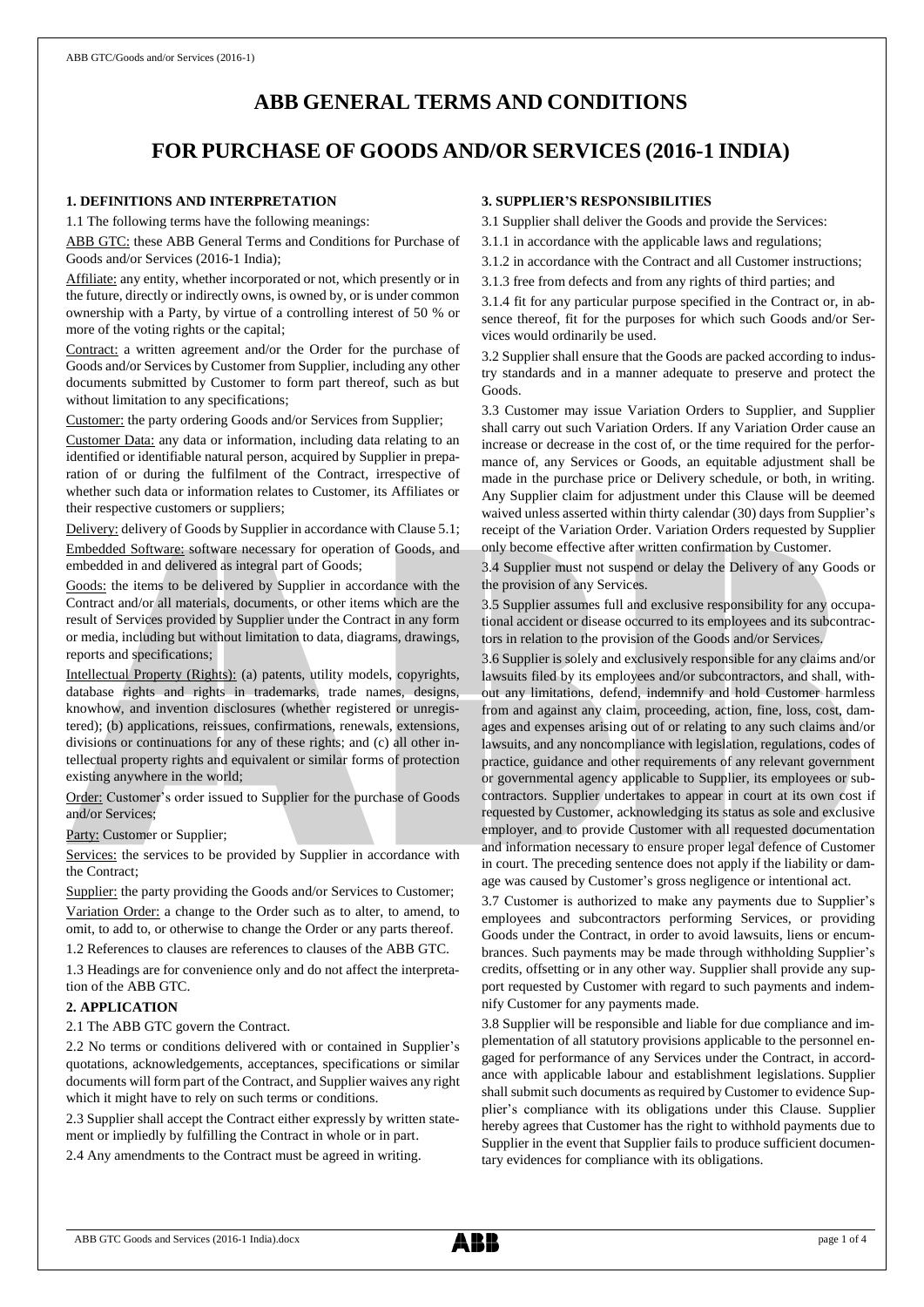# **4. PAYMENT, INVOICING**

4.1 In consideration of the Goods delivered and/or the Services provided by Supplier in accordance with the Contract, Customer shall pay to Supplier the purchase price stated in the Contract provided the invoice fulfils the requirements defined in the Contract.

4.2 Supplier shall submit invoices in an auditable form, complying with applicable laws, generally accepted accounting principles and the specific Customer requirements, containing the following minimum information: Supplier name, address and reference person including contact details; invoice date; invoice number; Order number and Supplier number; address of Customer; quantity; specification of Goods and/or Services; price (total amount invoiced); currency; tax or VAT amount; tax or VAT number; Authorized Economic Operator and/or Approved Exporter Authorization number and/or other customs identification number, if applicable; payment terms as agreed.

4.3 Invoices must be sent to the billing address specified in the Contract.

4.4 Customer will reimburse expenses only at cost and to the extent agreed in writing.

4.5 Services charged on the basis of hourly rates require written confirmation of Supplier's time sheets by Customer. Supplier shall submit such time sheets to Customer for confirmation as may be instructed by Customer but latest together with any related invoice. Confirmation of time sheets cannot be construed as acknowledgement of any claims. Customer is not obliged to pay invoices based on time sheets which are not confirmed by Customer in writing.

4.6 Customer reserves the right to set off or withhold payment for Goods and/or Services not provided in accordance with the Contract.

# **5. DELIVERY, PERFORMANCE OF SERVICES**

5.1 Unless agreed otherwise in the Contract, the Goods shall be delivered in accordance with INCOTERMS 2010 FCA, to the place defined in the Contract or, if no such place has been defined, to Customer's place of business.

5.2 The Services shall be provided at the place specified in the Contract or, if no such place has been specified, at Customer's place of business. 5.3 Supplier shall provide no later than at the time of acceptance of the Contract the following minimum information: number of packages and contents, the customs tariff numbers of the country of consignment, and the countries of origin for all Goods. For controlled Goods, the relevant national export control numbers must be indicated and, if the Goods and/or Services are subject to U.S. export regulations, the U.S. Export Control Classification Numbers (ECCN) or classification numbers of the International Traffic in Arms Regulations (ITAR) must be specified. Proofs of preferential origin as well as conformity declarations and marks of the country of consignment or destination are to be submitted without being requested; certificates of origin upon request. Supplier shall state the Order number on all invoices (in particular but not limited to commercial, pro forma or customs invoices).

5.4 The Goods shall be delivered, and Services shall be provided during Customer's business hours unless otherwise requested by Customer.

5.5 Upon Delivery, Supplier (or its appointed carrier) shall provide Customer a delivery note and any other required export and import documents not mentioned in Clause 5.3. If Customer has approved partial delivery, such delivery note shall also include the outstanding balance.

5.6 Ownership of the Goods passes to Customer at Delivery. To the extent that the Goods contain Embedded Software, ownership of such Embedded Software will not passto Customer, but Supplier shall grant, or – as applicable – shall procure that the third party owner grants, Customer and all users a worldwide, irrevocable, perpetual, transferable, non-exclusive, royalty-free right to use the Embedded Software as integral part of such Goods and/or for servicing either of them.

# **6. ACCEPTANCE**

6.1 Delivery of Goods or provision of Services may not be deemed to be acceptance of such Goods or Services by Customer. Customer shall

have reasonable time to inspect or test the Goods and/or Services and to report any defects to Supplier. If a defect in the Goods and/or Services was not reasonably detectable during the inspection, Customer shall have reasonable time to provide notice of such defect after it has become apparent and/or to reject the Goods/Services.

6.2 The Parties may agree on a certain acceptance procedure, in which case acceptance will be subject to Customer's written acceptance statement. Supplier shall inform Customer in writing within a reasonable time period in advance when the Goods and/or Services are ready for acceptance.

6.3 Customer may enforce any remedy defined in the Contract for any rejected Goods or Services.

# **7. DELAY**

If the Delivery of Goods or the provision of Services does not comply with the agreed date(s), Customer may:

7.1 terminate the Contract in whole or in part;

7.2 refuse any subsequent delivery of the Goods or provision of the Services;

7.3 recover from Supplier any expenses reasonably incurred by Customer in obtaining the Goods and/or Services in substitution from another supplier;

7.4 claim damages for any cost, loss, expenses and liquidated damages incurred by Customer which are attributable to Supplier's delay; and

7.5 claim liquidated damages as agreed in the Contract.

# **8. WARRANTY AND REMEDIES**

8.1 Supplier warrants that the Goods and/or Services comply with the Contract, including but without limitation to Supplier's responsibilities as defined in Clause 3.1.

8.2 Supplier warrants that the Goods are new and unused at the date of Delivery and remain free from defects during the warranty period.

8.3 The warranty period is twenty four (24) months from Delivery.

8.4 In case of breach of any warranty which is not remedied within forty eight (48) hours from Customer's notification, or in case of any other breach of the Contract, Customer is entitled to enforce any or more of the following remedies at its discretion and at Supplier's expense:

8.4.1 to give Supplier another opportunity to carry out any additional work necessary to ensure that the Contract is fulfilled, and/or to obtain prompt repair or replacement of the defective Goods and/or Services;

8.4.2 to carry out (or to instruct a third party to carry out) any additional work necessary to make the Goods and/or Services comply with the Contract;

8.4.3 to refuse any further Goods and/or Services;

8.4.4 to claim such damages as may have been sustained by Customer as a result of Supplier's breach of the Contract;

8.4.5 to terminate the Contract; in such event Customer has no obligation to compensate Supplier, and, at Customer's option, Supplier shall pay back to Customer any remuneration received from Customer for the Goods and/or Services and take back the Goods at Supplier's own cost and risk.

8.5 In case of a breach of any warranty, the entire warranty period shall be restarted for the defective Goods/Services from the date the remediation is completed to Customer's satisfaction.

8.6 The rights and remedies available to Customer under the Contract are cumulative and are not exclusive of any rights or remedies available at law or in equity.

# **9. INTELLECTUAL PROPERTY**

9.1 Subject to Clause 9.2, Supplier hereby grants Customer, or undertakes to procure that Customer is granted, a worldwide, irrevocable, transferable, non-exclusive, royalty-free license to use the Intellectual Property Rights in the Goods, including Embedded Software, if any.

9.2 Supplier herewith assigns to Customer full ownership rights in any Intellectual Property in Goods resulting from the Services. Supplier

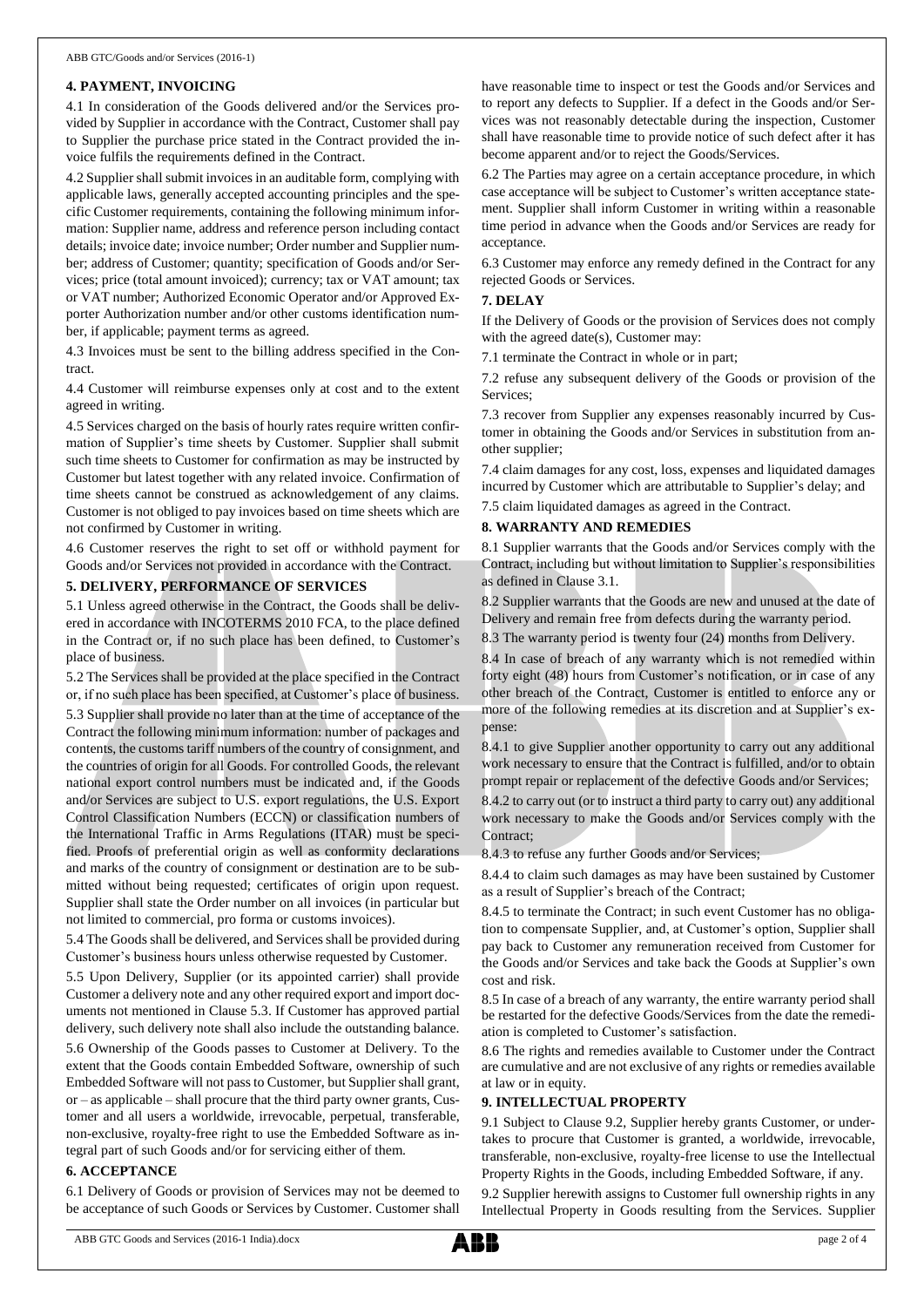further agrees, upon Customer's request and at its cost, to take all further steps necessary to perfect Customer's ownership to the Intellectual Property.

9.3 Intellectual Property Rights in any Goods created by or licensed to Supplier prior or outside a Contract (Pre-Existing IPR) will remain vested in Supplier (or the third party owner). To the extent that Pre-Existing IPR are embedded in any Goods resulting from the Services, Supplier grants, or undertakes to procure that the third party owner grants, Customer and its Affiliates a worldwide, irrevocable, transferable, non-exclusive, royalty-free license to use the Pre-Existing IPR as part of such Goods, including the right to improve, develop, market, distribute, sublicense or otherwise use such Pre-Existing IPR.

9.4 Supplier must specify in writing and prior to Delivery all open source software contained in or used by Embedded Software, if any, and request Customer's written approval. Supplier agrees to replace at its own cost any open source software components rejected by Customer with software of at least the same quality and functionality.

9.5 If any claim is made against Customer that Supplier's Goods and/or Services infringe a third party's Intellectual Property Rights, Supplier shall at its cost, but at Customer's discretion (i) procure for Customer and Customer's clients, as the case may be, the right to continue using the Goods and/or Services; (ii) modify the Goods and/or Services so they cease to be infringing; or (iii) replace the Goods and/or Services by non-infringing equivalents. Otherwise, Customer is entitled to terminate the Contract and to reclaim all sums which it has paid to Supplier thereunder.

#### **10. COMPLIANCE, INTEGRITY**

10.1 Supplier shall provide the Goods and/or Services in compliance with all relevant laws, regulations, and codes of practice.

10.2 Supplier and its subcontractors must comply with the ABB Lists of Prohibited and Restricted Substances and with the reporting and other requirements regarding Conflict Minerals made available under **[www.abb.com](http://www.abb.com/) – Supplying – Material Compliance** or otherwise and shall provide Customer with documents, certificates and statements as requested. Any statement made by Supplier to Customer (whether directly or indirectly) with regard to materials used for or in connection with the Goods and/or Services will be deemed to be a representation under the Contract.

10.3 Supplier represents and warrants that it is and will remain fully compliant with all applicable trade and customs laws, regulations, instructions, and policies, including, but not limited to, satisfying all necessary clearance requirements, proofs of origin, export and import licenses and exemptions from, and making all proper filings with appropriate governmental bodies and/or disclosures relating to the provision of services, the release or transfer of goods, hardware, software and technology.

10.4 No material or equipment included in or used for the Goods and/or Services must originate from any company or country listed in any relevant embargo issued by the authority in the country where the Goods and/or Services will be used or an authority otherwise having influence over the equipment and material forming part of the Goods and/or Services. If any of the Goods and/or Services are or will be subject to export restrictions, it is Supplier's responsibility to promptly inform Customer in writing of the particulars of such restrictions.

10.5 Both Parties warrant that each will not, directly or indirectly, and that each has no knowledge that other persons will, directly or indirectly, make any payment, gift or other commitment to its customers, to government officials or to agents, directors and employees of each Party, or any other party in a manner contrary to applicable laws (including but not limited to the U. S. Foreign Corrupt Practices Act, the UK Bribery Act 2010 and, where applicable, legislation enacted by member states and signatories implementing the OECD Convention Combating Bribery of Foreign Officials), and shall comply with all relevant laws, regulations, ordinances and rules regarding bribery and corruption. Nothing in the Contract will render either Party or any of its Affiliates liable to reimburse the other for any such consideration given or promised.

10.6 Supplier herewith acknowledges and confirms that Supplier has received a copy of ABB's Code of Conduct and ABB's Supplier Code of Conduct or has been provided information on how to access both ABB Codes of Conduct online under **[www.abb.com/Integrity](http://www.abb.com/Integrity)**. Supplier agrees to perform its contractual obligations in accordance with both ABB Codes of Conduct.

10.7 ABB has established reporting channels where Supplier and its employees may report suspected violations of applicable laws, policies or standards of conduct: Web portal: **[www.abb.com/Integrity](http://www.abb.com/Integrity) – Reporting Channels**; contact details specified on this Web portal.

10.8 Any violation of an obligation contained in this Clause 10 is a material breach of the Contract and entitles the other Party to terminate the Contract with immediate effect and without prejudice to any further rights or remedies available thereunder or at law. Notwithstanding anything to the contrary in the Contract, Supplier shall, without any limitations, indemnify and hold harmless Customer for all liabilities, damages, cost or expenses incurred as a result of any such violation and termination of the Contract, or arising from export restrictions concealed by Supplier.

# **11. CONFIDENTIALITY, DATA SECURITY, DATA PROTECTION**

11.1 Supplier shall keep in strict confidence all Customer Data and any other information concerning Customer's or its Affiliates' business, their products and/or their technologies which Supplier obtains in connection with the Goods and/or Services to be provided (whether before or after acceptance of the Contract). Supplier shall restrict disclosure of such confidential material to such of its employees, agents or subcontractors or other third parties as need to know the same for the purpose of the provision of the Goods and/or Services to Customer. Supplier shall ensure that such employees, agents, subcontractors or other third parties are subject to and comply with the same obligations of confidentiality as applicable to Supplier and will be liable for any unauthorized disclosures.

11.2 Supplier shall apply appropriate safeguards, adequate to the type of Customer Data to be protected, against the unauthorised access or disclosure of Customer Data and protect such Customer Data in accordance with the generally accepted standards of protection in the related industry, or in the same manner and to the same degree that it protects its own confidential and proprietary information – whichever standard is higher. Supplier may disclose confidential information to Permitted Additional Recipients (which means Supplier's authorised representatives, including auditors, counsels, consultants and advisors) provided always that (i) such information is disclosed on a strict need-to-know basis, and (ii) such Permitted Additional Recipients sign with Supplier a confidentiality agreement with terms substantially similar hereto or, where applicable, are required to comply with codes of professional conduct ensuring confidentiality of such information.

11.3 Supplier must not (i) use Customer Data for any other purposes than for providing the Goods and/or Services, or (ii) reproduce the Customer Data in whole or in part in any form except as may be required by the respective contractual documents, or (iii) disclose Customer Data to any third party, except to Permitted Additional Recipients or with the prior written consent of Customer.

11.4 Supplier shall install and update at its own cost required adequate virus protection software and operating system security patches for all computers and software utilized in connection with providing the Goods and/or Services.

11.5 Supplier shall inform Customer without delay about suspicion of breaches of data security or other serious incidents or irregularities regarding any Customer Data.

11.6 Supplier agrees that Customer is allowed to provide any information received from Supplier to any Affiliate of Customer. Supplier shall obtain in advance all necessary approval or consent for Customer